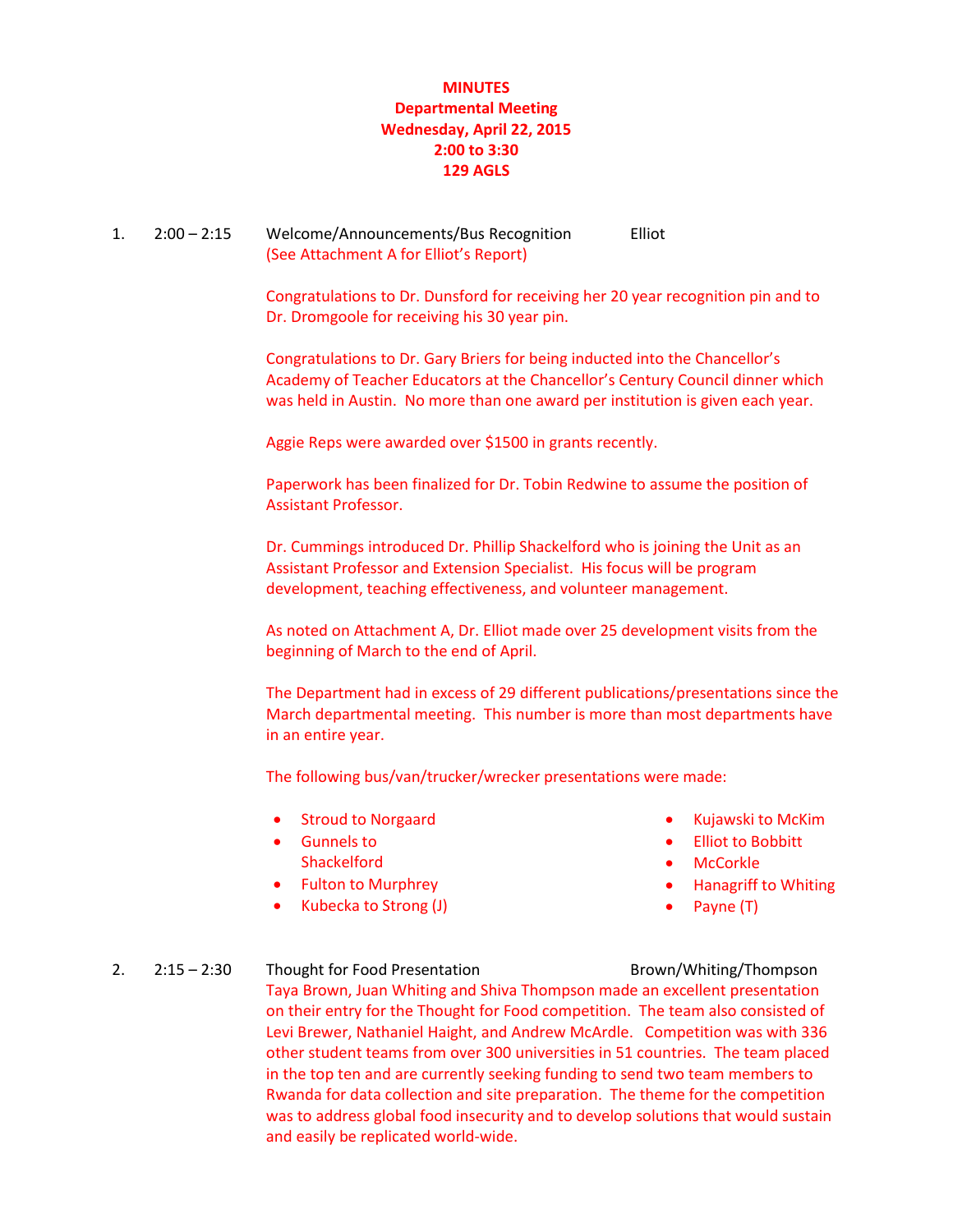Dr. Elliot thanked the team for their work and commented that this type of research is exactly what the new building will be designed to handle.

3. 2:30 – 2:35 Final Review: Strategic Plan/SWOT/Expectations and Aspirations Microburst Leaders\* Tabled until May meeting.

## **Approval Needed**

\*SWOT Diversity – Pina

## **Completed and Approved**

\*SWOT Engagement/Service – Vestal \*SP Teaching - Rutherford \*SP Research and Graduate Report – Murphy/McKim \*SWOT Research – Rayfield \*SWOT Teaching – Moore \*Expectations and Aspirations – Briers \*SP Scholarship/Engagement – Hanagriff \*SP Extension – Coppernoll \*SWOT Extension – Dromgoole

4. 2:35 – 3:00 Associate Department Heads Updates Cummings/Rutherford/Murphy Extension/Cummings – introduced Dr. Shackelford again. Reported that Kevin Andrews in working on a visualization project which will show data in a new way.

> Undergraduate/Rutherford (See Attachment B). Interviews for the two new advisors are scheduled for tomorrow. Two will be in person, others by Skype.

Graduate/Murphy – (See Attachment C). Applications for June 1 deadline are still coming in. D@D group met on April 10 and recommended that all 21 applicants be admitted. Graduate curriculum research committee met today to discuss the graduate research sequence. Group broadened their mission. They will engage outside help in restructuring the entire graduate program. They hope to have this plan in place by start of Fall classes.

- **Other** James Sledd informed the group that AGSS has elected the new 2015-16 officer team. The current team will continue to finish the semester while providing a transition period for the new officers. The new AGSS officers are;
	- **•** President- Valerie McKee
	- VP- Dottie Cook
	- Secretary- Brittney Postert
	- Treasurer- Kelby McCorkle
- 5. 3:00 3:30 Faculty Meeting Elliot Post Tenure Review See Attachment E.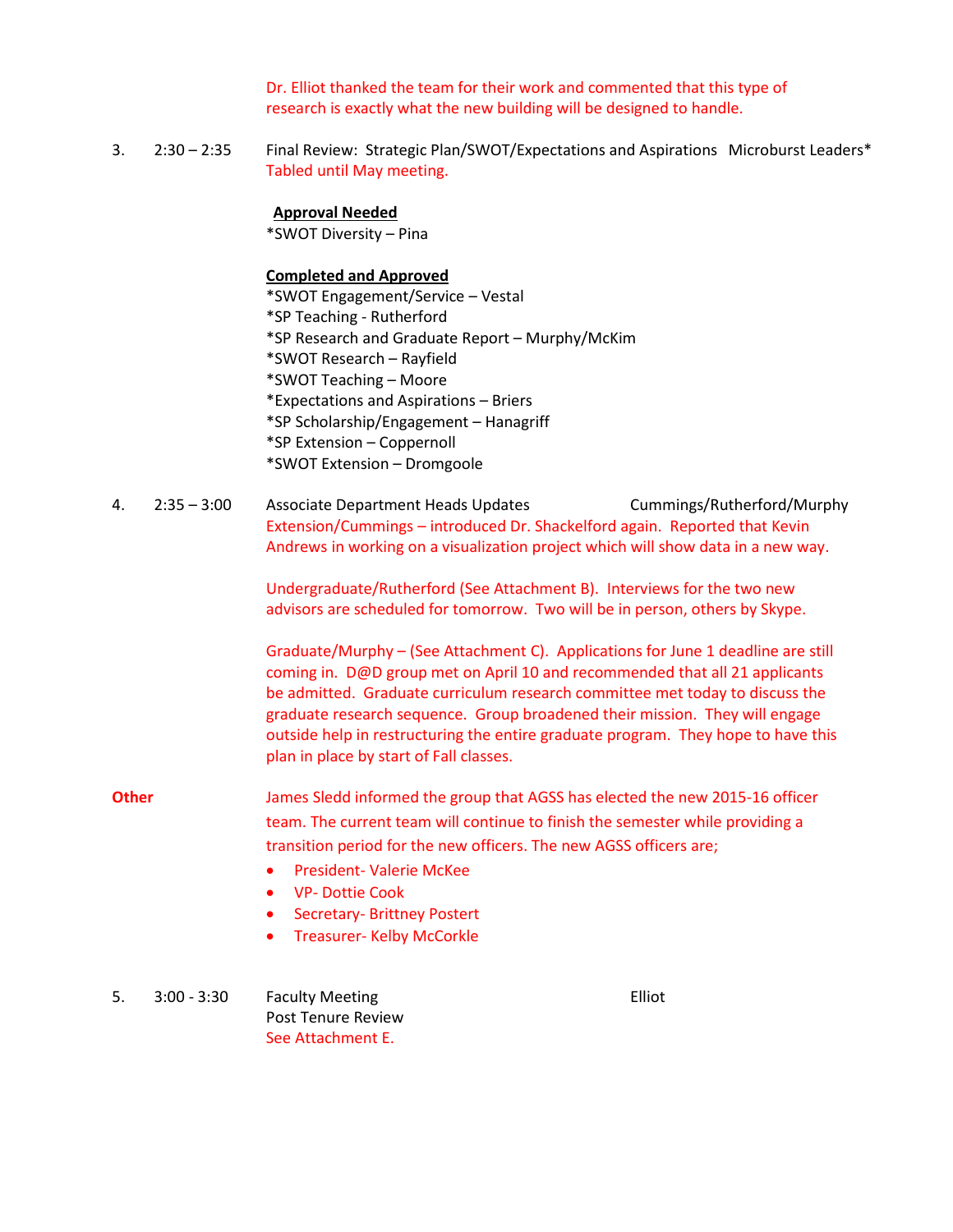## **Travel Request Form Deadlines**

Domestic (30 days prior to trip): e.g., travel May 1, 2015 due by April 1, 2015 International (60 days prior to trip): e.g., travel June 1, 2015 due by April 1, 2015

## **Upcoming Events**

May 19-22, AAAE July 12-15, ALE

#### **Upcoming Departmental Meetings**

May 27. All meetings at 2:00 in 129 AGLS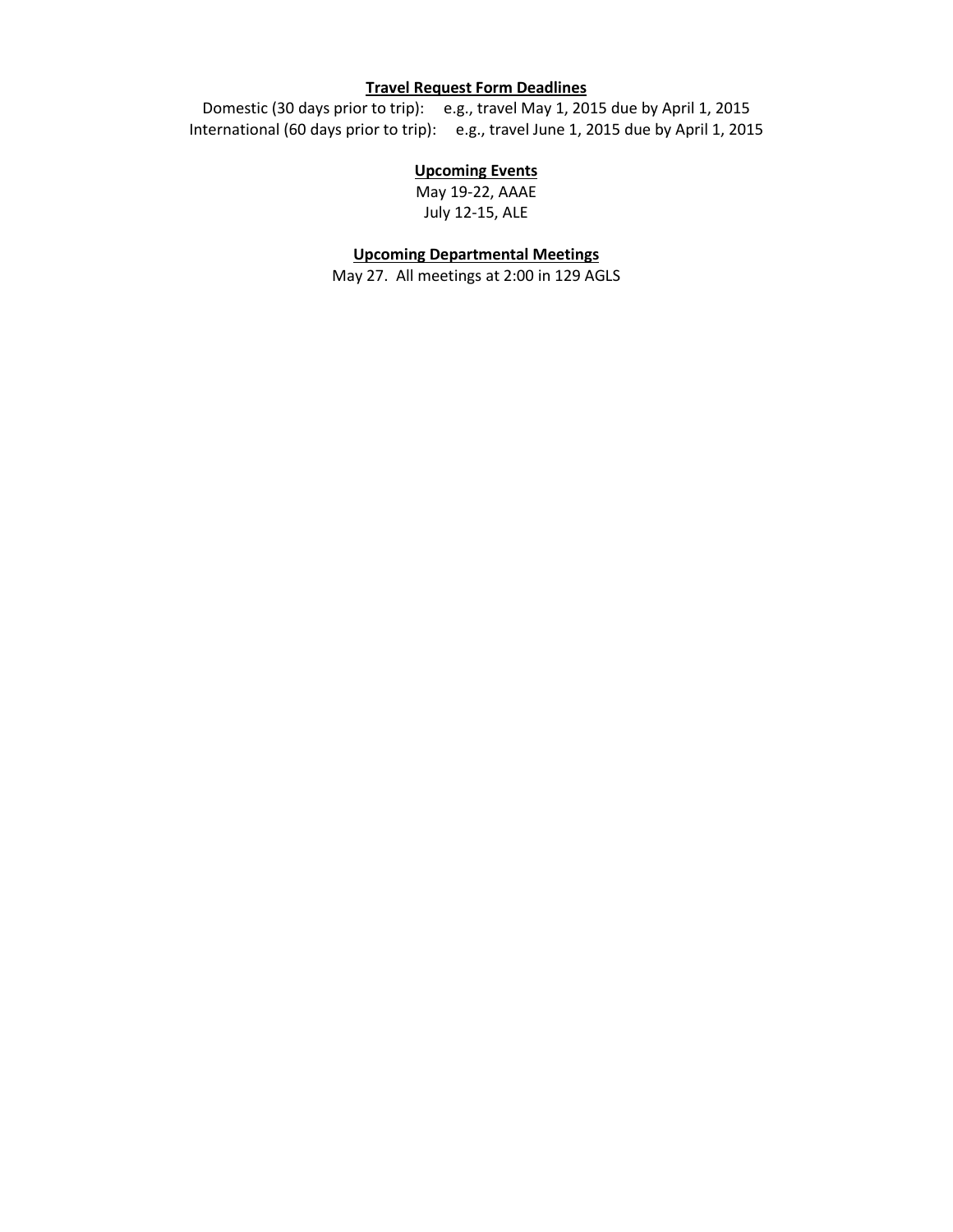## ALEC Departmental Meeting April 22, 2015

- 1. Congratulations, Thank You, and Welcome
	- a. **Dr. Deb Dunsford** received a Texas A&M 20-year recognition pin.
	- b. The Board of Regents accorded **Dr. Alvin Larke, Jr.** the rank of Professor Emeritus of Agricultural Leadership, Education, and Communications effective February 2015.
	- c. **Dr. Gary Briers** was inducted into the Chancellor's Academy of Teacher Educators at the Chancellor's Century Council dinner in Austin.
	- d. **Dr. Tobin Redwine** was a featured speaker at the 2015 SLOT Conference in March, presented by MSC Aggie Leaders of Tomorrow.
	- e. **Dr. Tobin Redwine** represented the College of Agriculture & Life Sciences as a panelist at the Aggiebound conference, presented by the Office of Admissions
	- f. **ALEC Aggie Reps** (Advisors Reid Stavinoha and Tobin Redwine) were awarded a \$1000 COALS Student Council Organization Development Grant and a \$500 Monsanto Student Organization Grant.
	- g. **Dr. Darrell Dromgoole** received a 30-year Service Commendation from Texas A&M AgriLife Extension Service and the Texas A&M System.
- 2. Announcements
	- a. **Dr. Philip Shackelford** joined the Organizational Development Unit as an Assistant Professor & Extension Specialist on April 1, 2015. Philip will be focusing his efforts on program development, teaching effectiveness, and volunteer management.
	- b. **Chris Bielecki** is now at the USDA's Foreign Agricultural Service as a Foreign Service Officer. He'll be in Washington D.C. for the next 16 months before heading out to his (TBD) Post. He wants to sincerely thank ALEC's faculty, staff, and students for a very enjoyable three years. Feel free to contact Chris at Christopher.Bielecki@fas.usda.gov
- 3. Elliot's Development Visits
- a. 03/02 Ben Downs, BCS
- b. 03/02 Mary Mike, BCS
- c. 03/04 Col. Charles Edwards, BCS
- d. 03/05 Jim Lanning, BCS
- e. 03/05 Dock Burke, BCS
- f. 03/16 Raford Hargrove, Abilene
- g. 03/16 Amy McDonald, Dublin
- h. 03/17 Miles Hargrove, DFW
- i. 03/17 Geddie Hargrove, DFW
- j. 03/30 Sally Murray, Lubbock
- 4. Publications/Presentations
- k. 03/30 Carolyn Sowell, Lubbock
- l. 03/30 Steve Verett, Lubbock
- m. 03/30 Nathan Boardman, Lubbock
- n. 03/31 Eddie McBride, Lubbock
- o. 03/31 Sue Braune, Lubbock
- p. 03/31 Van May, Lubbock
- q. 04/07 Leroy & Nancy Shafer, Houston
- r. 04/07 Jack Lyons, Houston
- s. 04/07 Steve & Kay Stevens, Houston
- t. 04/07 Hap Hunnicutt & Chrissy Wilson, Houston
- u. 04/07 Jerry & Ann Crews, Houston
- v. 04/07 Joel Cowley, Houston
- w. 04/14 Aaron Alejandro, Austin
- x. 04/20 Lloyd Shoppa, El Campo
- y. 04/20 Jimmy Roppolo, El Campo
- z. 04/20 Jessica Rumbaugh, El Campo
- a. **Leggette, H. R**., Jarvis, H., & **Walther, D**. (In press). Developing writing identity in an advanced agricultural communications media writing course. Journal of Applied Communications

*Accepted for presentation at the NACTA Conference in June in Athens Georgia:* 

- b. **Redwine, T. D., Rutherford, T., & Wingenbach, G**. (2015). Distinct viewpoints of change as a result of study abroad. (Oral presentation)
- c. **Leggette, H.,** Lane, K., **Murphrey, T**., & **Redwine, T.** (2015). Agricultural Media Writing Students' Self-Perceptions of their Writing Abilities (Oral presentation)
- d. **Redwine, T. D., Rutherford, T., & Wingenbach, G**. (2015). Toward a concentric model of change: Completing a model of holistic human development. (Poster)
- e. **Redwine, T. D., & Rutherford, T.,** (2015). Needs and expectations of stakeholders for an agricultural academic department website. (Poster)
- f. **Redwine, T. D., & Stavinoha, M. R.,** (2015). The road less traveled: Theory and practice of advising non-traditional students. 2015 University Advisors and Counselors' Symposium
- g. **Prather, B., Leggette, H. R., & Rutherford, T**. (Accepted). Investigating students' experiences at a professional development conference. (Poster)
- h. Lewallen, C., **Murphrey, T. P., & Leggette, H. R.** (Accepted). An examination of agritourism in action: Teachers' perspectives of an on-farm experience. (Oral presentation)
- i. **Leggette, H. R.,** Lane, K., **Redwine, T., and Murphrey, T. P**. (Accepted). Agricultural media writing students' self-perceptions of their writing abilities. (Oral presentation)
- j. **Mobly, M., Hill, J., Stewart, A. Y., Bishop, D. M., & McKim, B. R.** (2015, February). An experiment of access-point intercept survey incentives. Oral presentation at the 2015 Annual Meeting of WERA1010: Error Reduction in Rural and Agricultural Experiments. Tucson, AZ.
- k. **Stewart, A. Y., Bishop, D. M., Mobly, M., Hill, J., & McKim, B. R.** (2015, February). Testing return modes of home-delivered questionnaires. Oral presentation at the 2015 Annual Meeting of WERA1010: Error Reduction in Rural and Agricultural Experiments. Tucson, AZ.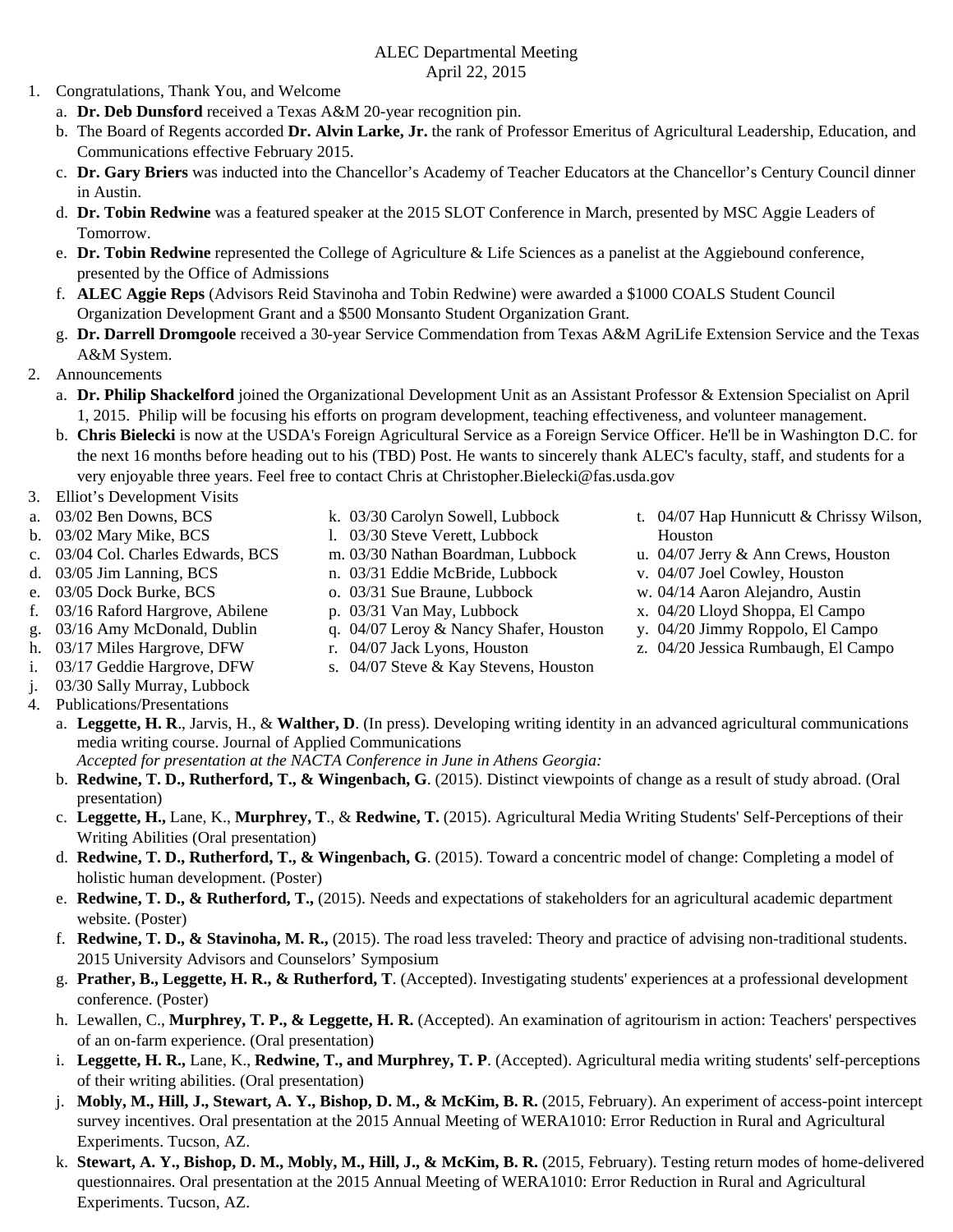- l. **Stewart, A. Y., Bishop, D. M., Mobly, M., Hill, J., McKim, B. R., & Piña, M**. (2015, February). Establishing an interdisciplinary network to bridge opportunities for undergraduate research through sequenced instruction. Oral presentation at the 2015 Annual Meeting of WERA1010: Error Reduction in Rural and Agricultural Experiments. Tucson, AZ.
- m. **McKim, B. R., Stewart, A. Y., & Bishop, D. M.** (2015, August). An experiment testing variations of the home delivery survey method. Proceedings of the 2015 Annual Meeting of the Rural Sociological Society. Madison, WI.
- n. **Farias, K., McKim, B. R., Stewart, A. Y., & Hernandez, F.** (2015, August). Using video diaries as an alternative to mail diaries: Engaging Millennials in hard-to-reach populations. Proceedings of the 2015 Annual Meeting of the Rural Sociological Society. Madison, WI.
- o. **McKim, B. R.,** Specht, A. R., & **Stewart, A. Y.** (2015, June). A systems approach to fostering a collaborative experience for teaching research: A case study. Abstract and poster presentation at the 2015 NACTA Conference. Athens, GA.
- p. **McKim, B. R.,** Specht, A. R., & **Stewart, A. Y.** (2015, June). Video ethnography: An approach to collecting, archiving, and sharing data and results. Abstract and oral presentation at the 2015 NACTA Conference. Athens, GA.
- q. **McKim, B. R.,** Specht, A. R., **Walker, T., Walther, D., Homeyer, M., & Guerrero, M**. (2015, June). Making agriculture relevant: Categorizing Texas consumers' food-related knowledge, attitudes, and behavior. Abstract and oral presentation at the 2015 NACTA Conference. Athens, GA.
- r. **Froebel, L., McKim, B., Leggette, H**., & Alvarado, C. Z. (2015). Poultry products in grocery sales circular advertisements appeal to consumers. Oral presentation at the meeting of Poultry Science Association, Louisville, KY.
- s. **Froebel, L., McKim, B., Leggette, H.,** & Alvarado, C. Z. (in press). Poultry products in grocery sales circular advertisements appeal to consumers. [Special supplement: Abstract]. Poultry Science Journal.
- t. **Cummings, S. R., Andrews, K. B., Weber, K. M., & Postert, B**. (in press). Developing Extension professionals to develop Extension programs. Journal of Human Sciences and Extension.
- u. **Kevin Andrews** has been appointed to the planning committee for the Joint Council of Extension Professionals (JCEP) Public Issues Leadership Workshop (PILD), held annually in Washington, DC.
- v. **Andrews, K. B.** (2015, May). Introducing Texas Target Communities: Making good on missed connections. Presentation at the annual conference of the National Association of Community Development Extension Professionals.
- w. **Andrews, K. B.** (2015, May). There's beer served at this session Seriously! Presentation at the annual conference of the National Association of Community Development Extension Professionals.
- x. **Strong, R.** (2015). Experiential learning. The Sage Encyclopedia of Educational Technology (pp. 284-286). Thousand Oaks, CA: Sage
- y. Harvesting Resources from the Educational Excellence web site **Elliot, Edney, Hanagriff, Harlin, Moore, Rayfield**. VATAT Professional Development Conference July 2015
- z. IMS Resources to help Teachers assist Students in CDEs and LDEs **Edney & Hanagriff**. VATAT Professional Development Conference July 2015.
- aa.**Murphrey, T., Odom, S., & Sledd, J.** An Examination of University Agricultural Education Faculty Attitudes toward the Implementation of High Impact Learning Experiences. Accepted for presentation at the 2015 National AAAE Research Conference.
- bb.**Murphrey, T., Odom, S., McKee, V., & Christiansen, C**. (2015). A Qualitative Examination of Success Factors for Tenure-Track Women Faculty in Postsecondary Agricultural Education. Accepted for presentation at the 2015 National AAAE Research Conference
- cc. **Salazar, V. K., Rutherford, T**., Briers, B., Lacewell, R, & **Redwine, T**. (Accepted). Agricultural policy influencers' preferred methods of communication: Helping educators prepare student to impact agricultural policy. Poster presentation at North American Colleges and Teachers of Agriculture Conference, Atlanta, GA
- 5. Grant Management 101(should provide 3 out of 4 of these to the Department meaning faculty become managers or facilitators of the grants).
	- a. Salary Savings (100% to Department [50% Department] and PIs [50%] restricted discretionary)
	- b. Indirect (40% to be split 60/40 between Department and PIs discretionary)
	- c. Personnel (project director, support staff, GTAs, etc.)
	- d. Operations (e.g., travel, supplies, copying, printing, etc.)
	- e. Funded:
		- **i.** Developing a Behaviorally-Anchored Critical Thinking Assessment. HEC Proposal Submitted- \$149,702. **Dr. Barry Boyd and Dr. Jennifer Strong**
		- ii. Understanding Consumer Preferences to Develop Marketing and Promotional Materials for the Texas Shrimp Association. Texas Department of Agriculture award \$70,0000. **Dr. Roger Hanagriff**
- 6. Dutch treat lunch with Dr. E. Contact Debbie King to schedule and leave a contact number (for rescheduling): April 23, May 4, 5, 6, 12, 13, 14, 15, 26, 27, 28, 29.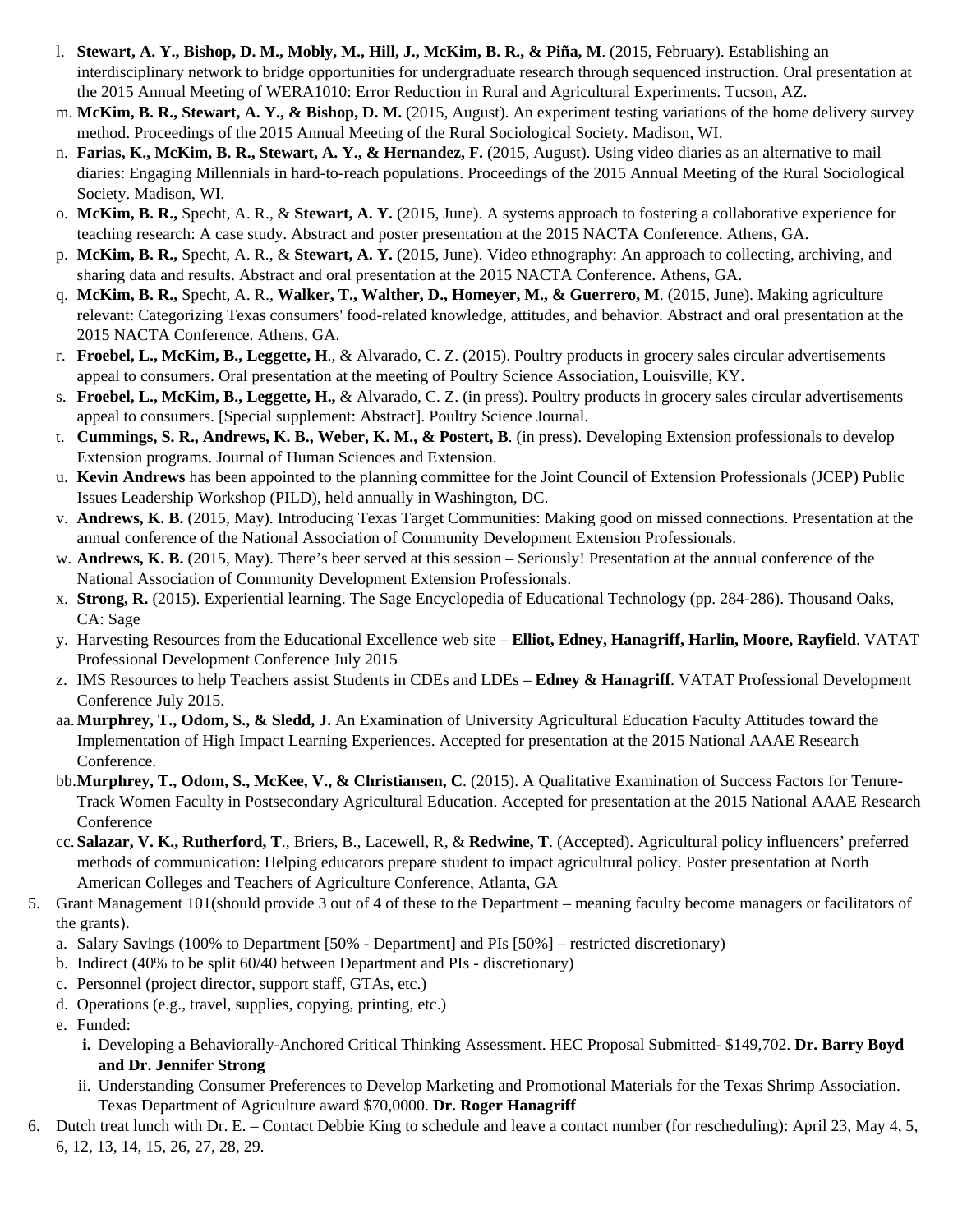# **Agenda** Undergraduate Faculty Meeting Monday, April 13, 2015, 3:00 p.m. AGLS 129

- 1. Academic Advisor search update Gary Briers
	- a. Identified 6 candidates
- 2. Zero Semester Credit Hour (ZSCH) Courses
	- a. AGLS piloting with NFSC & BAEN
	- b. Only applies to variable credit courses, predominantly being used for internships, research, and field experience courses.
	- c.
- 3. AGLS Honors
	- a. College –wide honors program focused on Grand Challenge ares
- 4. Aggies Commit
	- a. University is looking for student nominations to spotlight
	- b. Aggiescommit.tamu.edu (http://aggiescommit.tamu.edu/Undergraduate-Spotlight)
- 5. Summer courses
	- a. Courses funded for Summer 2015
		- i. AGCJ 281, 305, 306, 307
		- ii. ALED 202, 301, 340, 424
	- b. All courses will be offered DE or developed for future DE delivery
- 6. Undergraduate Degree planner
	- a. March 1‐Sept 30
	- b. Holds placed on Oct 1
- 7. Course fees
	- a. Field Trip fees Field trip costs for faculty/instructor and students may include transportation, lodging, meals, admission fees, and other direct costs of providing the trip. The fee also may include a reasonable amount for administrative charges and contingencies such as medical care, unexpected transportation changes, or other emergencies.
		- i. International field trip
		- ii. Must register with study abroad
		- iii. Budgeting/logistics are NOT handled by study abroad
	- b. Distance Education fees
		- i. Fee increase has been requested (\$99 ‐ \$199/credit)
		- ii. Only applied to 700 level courses
		- iii. 599 courses are online web courses, not DE
- 8. Upcoming deadlines
	- a. Summer 2016 Study Abroad programs proposal due May 1, 2015
	- b. Field trip fees
		- i. July 1 for a fall semester;
		- ii. October 1 for a spring semester
		- iii. April 1 for a summer term.
	- c. Weaveonline
		- i. Edits to findings 8/1/15
		- ii. Action plans and analysis  $9/1/15$
		- iii. Cycle closes 10/1/15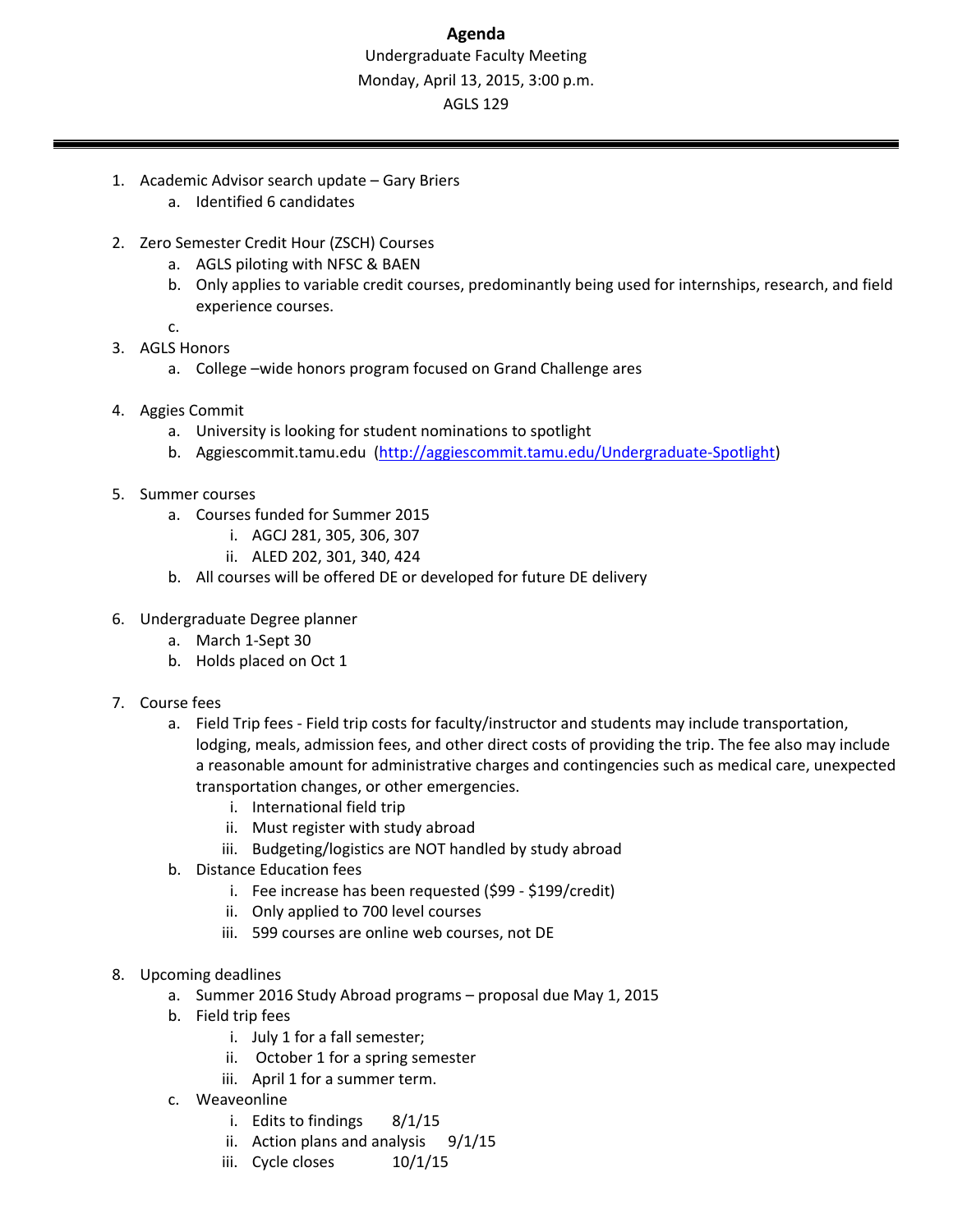## **Links to Remember**

Travel away from campus for all students https://studentactivities.tamu.edu/app/form\_travel

## **Upcoming Dates to Remember**

Pre‐Registration begins April 9‐24 Q‐drop and Withdraw Deadline April 21

## **Travel Request Form Deadlines**

Domestic (30 days prior to trip): e.g., travel June 1, 2015 due by May 1, 2015 International (60 days prior to trip): e.g., travel July 1, 2015 due by May 1, 2015

| ALEC Undergraduate Curriculum Committee Deadlines |         |          |            |                   |                  |                   |                  |  |  |
|---------------------------------------------------|---------|----------|------------|-------------------|------------------|-------------------|------------------|--|--|
| Dept.                                             | Dept.   | College  | College    | <b>UCC</b>        | <b>UCC</b>       | Faculty           | Faculty          |  |  |
| Comm                                              | meeting | UPC.     | <b>UPC</b> | Deadline          | <b>Meeting</b>   | Senate            | Senate           |  |  |
| Deadline                                          |         | Deadline | meeting    |                   |                  | Deadline          | Meeting          |  |  |
| 4/8/15                                            | 4/22/15 | 4/30/15  | 5/7/15     | 5/29/15           | 6/12/15          | 6/17/15           | 7/13/15          |  |  |
| 5/19/15                                           | 5/27/15 | 6/4/15   | 6/11/15    | 6/26/15           | 7/10/15          | 7/15/15           | 8/10/15          |  |  |
| 6/10/15                                           | 6/24/15 | 7/2/15   | 7/9/15     | $\approx$ 7/25/15 | $\approx 8/8/15$ | $\approx 8/13/15$ | $\approx 9/8/15$ |  |  |

The deadline for the 2015‐2016 Catalog has passed (items for that catalog must have been approved by Faculty Senate at its December 2013 meeting).

The college's Undergraduate Program Council meets the Thursday before the second Friday of each month. Agenda items are due the Thursday the week before the meeting. Theresa Nemec now posts agenda items on a website prior to the meeting at http://agrilife.org/collegecouncils/gpc/upc/ .

The deadline for the 2016‐17 Catalog will require items to have Faculty Senate approval by the December 2015 meeting. Therefore, items must be in to the department committee absolutely no later than the August 2015 meeting.

A representative from the program/course should plan to be present for the College, University and Faculty Senate meetings to answer any questions about the course or other curriculum change going before those groups.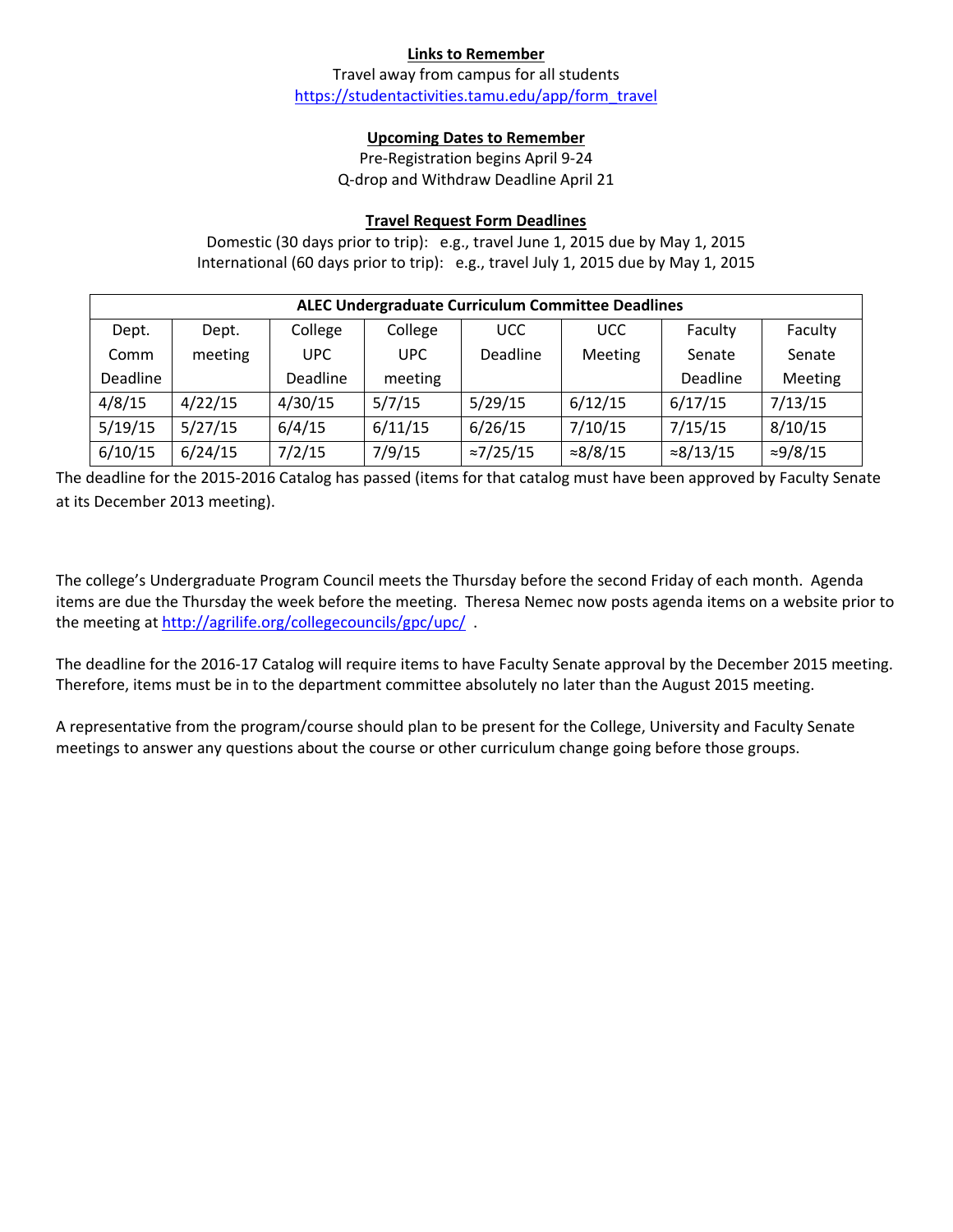# **Graduate Program Associate Head Report – April 22, 2015**

- 1. Important Information and Dates & Deadlines
	- **a.** Admission Decisions for summer or fall 2015 February 1 review have been determined. Applications for the June 1 review are coming in. The Graduate Faculty meeting date for June 1 Admission Discussion is scheduled for June 8, 1:30 pm, AGLS 200.
	- b. Pre-registration for Summer and Fall is taking place now.
- 2. D@D Information
	- a. Joint faculty are in the process of reviewing application materials for Cohort 7. Joint faculty members have two opportunities to attend a meeting to discuss the applicants. The April 10 meeting resulted in an informal recommendation that all 21 applicants be admitted. Another meeting is scheduled for April 24. The TAMU MGMT team will meet with TTU MGMT Team May 7 by Skype to formally vote on admission to the program. Applicants will be notified by letter by the end of May.
	- b. Reminder -- Cohort 6 and joint faculty will be meeting again at the AAAE National Conference in San Antonio. The TAMU/TTU dinner is on Wednesday May 20, 6:30 pm, at the Iron Cactus Mexican Grill for \$15.00. LATE registration is available.
- 3. Graduate Curriculum Committee meetings
	- a. Chair, Gary Briers
	- b. Purpose: Review all new course requests, and other proposed curriculum items.
	- c. Committee meets on an as need basis.
- 4. Graduate Curriculum Research Committee
	- a. Chair, Billy McKim
	- b. Purpose: Evaluate/review the ALEC graduate research sequence and current advising documents for each program
	- c. The committee met this morning and has broadened their mission. We will engage outside assistance in a restructuring of the entire graduate program, to include the research sequence. Initial steps include seeking assistance from the CTE, with an expected completion date before the Fall Semester.

Upcoming Events/Dates Graduate Faculty meetings – May 8, 9:00 am, AGLS 129 Graduate Faculty/Admissions mtg – June 8, 1:30 pm, AGLS 200 AAAE Conference/D@D Meeting – May 19-22, 2015, San Antonio